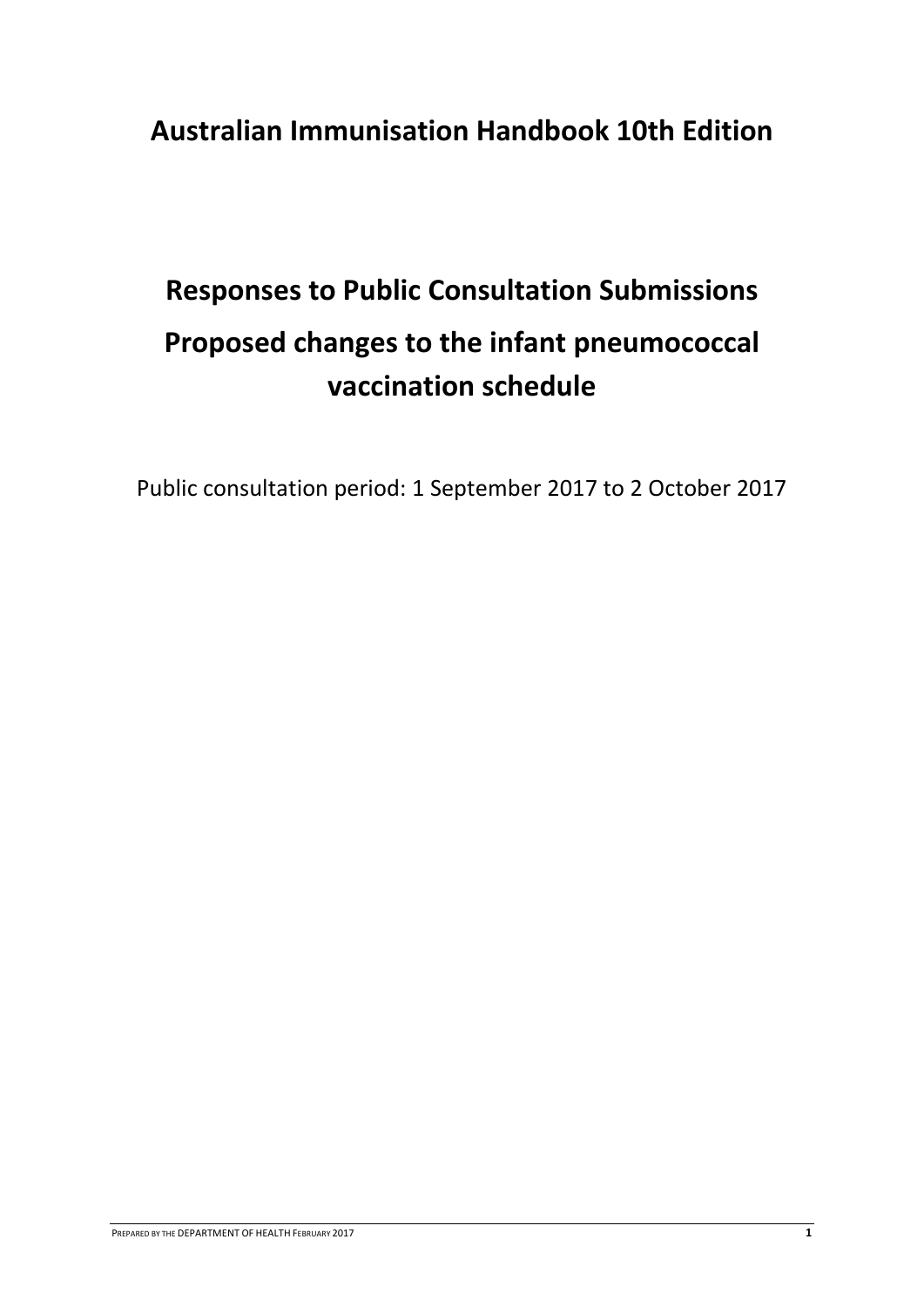#### **Contents**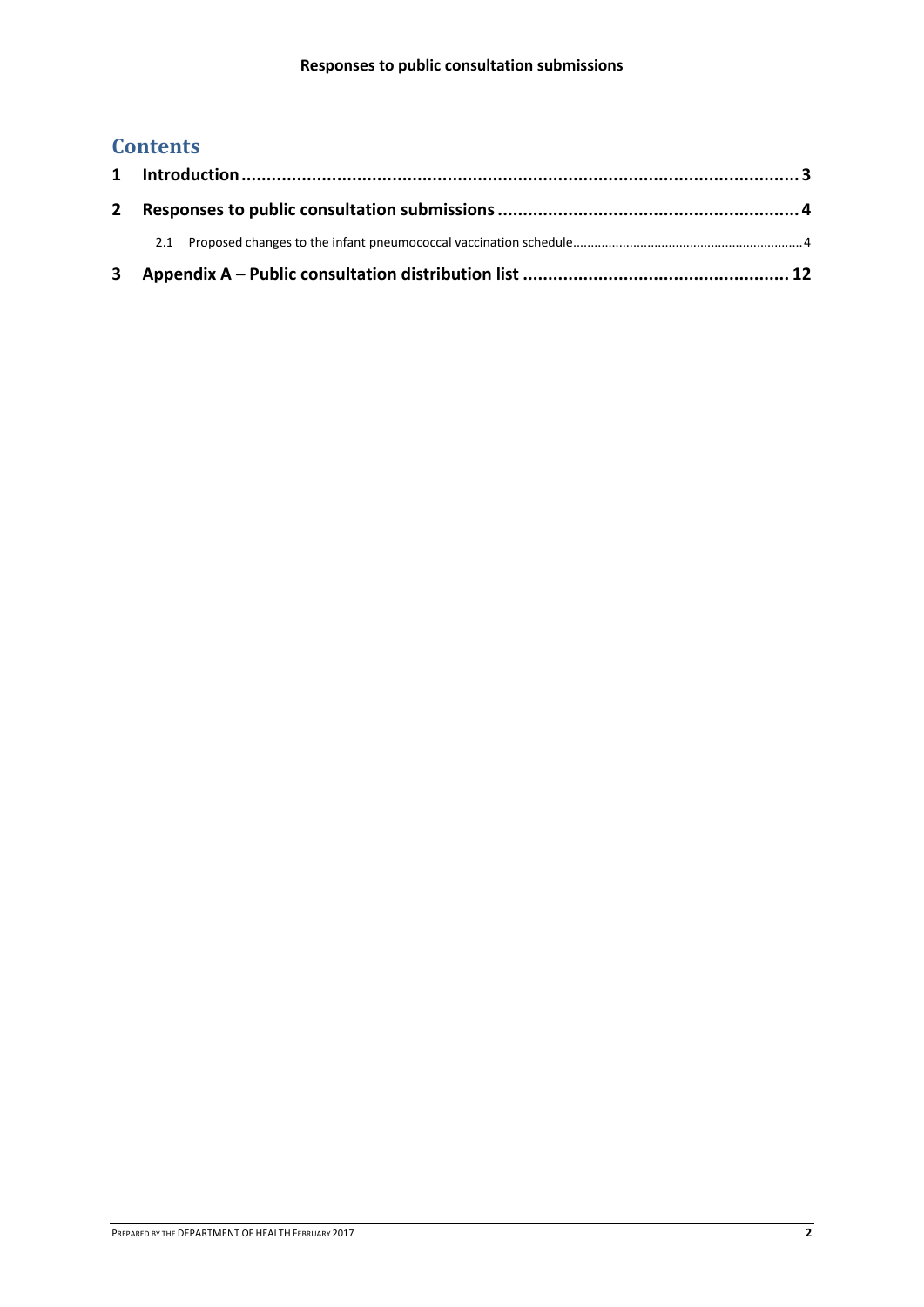## <span id="page-2-0"></span>**1 Introduction**

Public consultation on the proposed changes to the infant pneumococcal vaccination schedule in *The*  Australian Immunisation Handbook 10<sup>th</sup> Edition (the Handbook) was conducted over a four-week period from 1 September 2017 to 2 October 2017, during which time the proposed changes were available on the Citizen Space website. The Immunisation Branch invited a range of stakeholders, committees, working groups and interested people to provide submissions. A list of organisations invited to comment on the draft recommendations is provided in **[Appendix A](#page-11-0)**.

This report outlines the public consultation comments received specifically for the proposed changes. 14 submissions were received using the submission template provided on the Citizen Space website. Of these, 10 were on behalf of an organisation and four were as individuals (Table 1).

| <b>Responder No.</b> | Organisation                                                        |
|----------------------|---------------------------------------------------------------------|
| 1.                   | Department of Health and Human Services, Victorian State Government |
| 2.                   | Public Health Services, Tasmania                                    |
| 3.                   | Individual                                                          |
| 4.                   | Department of Health and Human Services, Tasmanian State Government |
| 5.                   | Individual                                                          |
| 6.                   | Pius X Aboriginal Corporation                                       |
| 7.                   | Menzies School of Health Research                                   |
| 8.                   | Individual                                                          |
| 9.                   | Health Protection NSW & NSW Chief Health Officer                    |
| 10.                  | Communicable Disease Control Branch, SA Health                      |
| 11.                  | Queensland Department of Health                                     |
| 12.                  | Professor of Paediatrics, UNSW Sydney                               |
| 13.                  | Individual                                                          |
| 14.                  | Royal Australian College of General Practitioners                   |

**Table 1: List of respondents who made comment on the draft recommendations**

The Australian Technical Advisory Group on Immunisation (ATAGI) considered all responses from the public consultation in October 2017 and, where necessary, revised the proposed changes in accordance with the submissions. Comments from the public consultation submissions and the ATAGI responses are summarised in the following section.

This report was submitted to the National Health and Medical Research Council (NHMRC) in October 2017 and was approved in November 2017.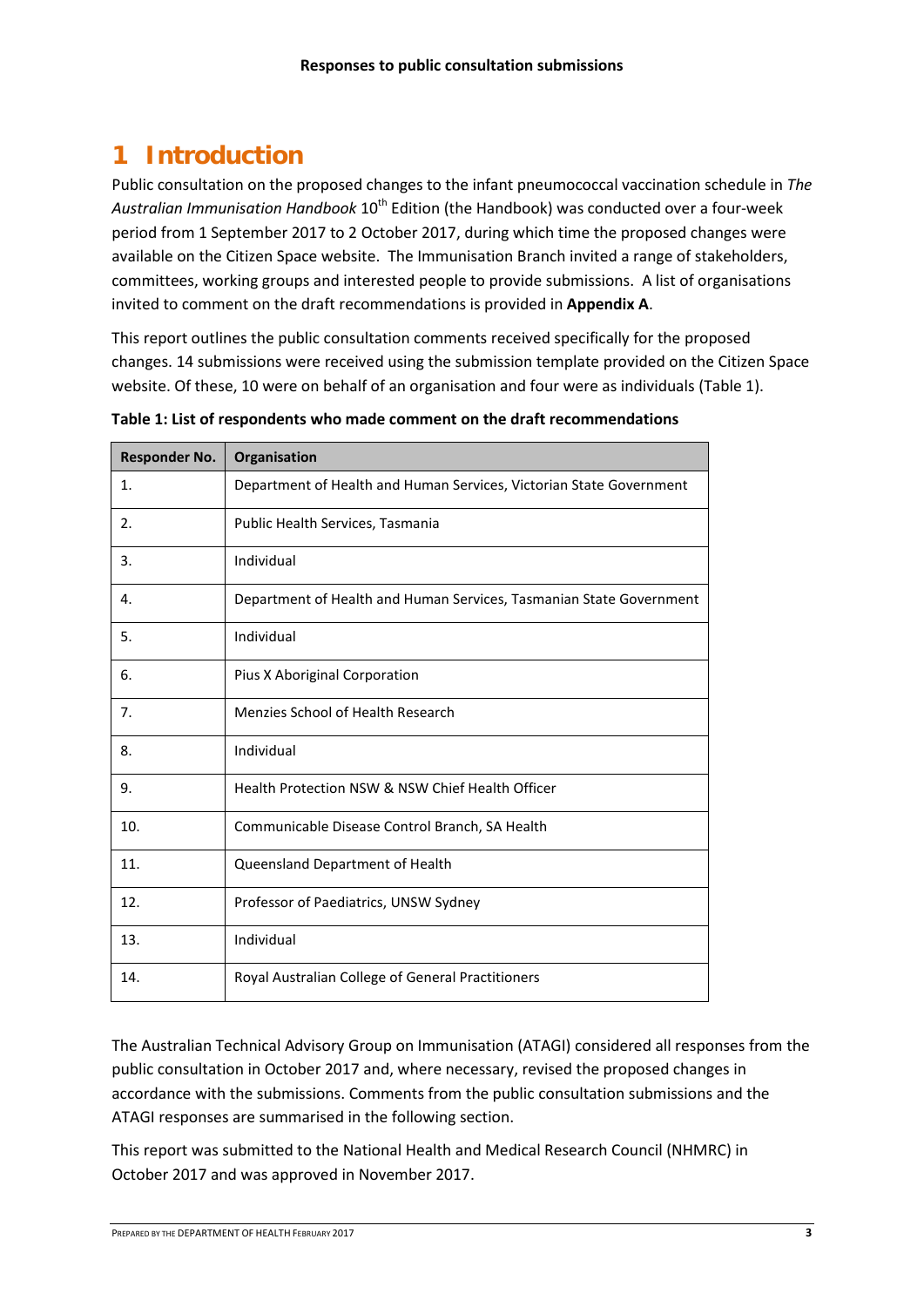#### **2 Responses to public consultation submissions**

#### **2.1 Proposed changes to the infant pneumococcal vaccination schedule**

<span id="page-3-1"></span><span id="page-3-0"></span>

|                | <b>Comment</b>                                                                                                                                                                                                                                                                                                                                                                                                                                 | <b>Proposed Action</b>                         | Rationale                                                                                                                                                                                                                                                                 |
|----------------|------------------------------------------------------------------------------------------------------------------------------------------------------------------------------------------------------------------------------------------------------------------------------------------------------------------------------------------------------------------------------------------------------------------------------------------------|------------------------------------------------|---------------------------------------------------------------------------------------------------------------------------------------------------------------------------------------------------------------------------------------------------------------------------|
| 1a             | Many children travel overseas just before they are 12 months old. Clear advice<br>about the validity of the booster dose of Prevenar 13 if it is administered at 11<br>months or earlier is needed.                                                                                                                                                                                                                                            | Reviewed. No change in<br>recommendation made. | This comment relates to implementation and<br>will be addressed in a review of the Australian<br>Immunisation Register (AIR) due/overdue<br>rules. Reference to this rule will be provided<br>in the Handbook.                                                            |
| 1 <sub>b</sub> | Suggested sites for vaccine administration for a 12 month old for multiple<br>injections e.g. anterolateral thigh and deltoids.                                                                                                                                                                                                                                                                                                                | Reviewed. No change in<br>recommendation made. | Already specified in the Handbook.                                                                                                                                                                                                                                        |
| 1 <sub>c</sub> | Guidance for parents to pay for a booster dose for children who were not eligible<br>for the free boost in the 2nd year of life.                                                                                                                                                                                                                                                                                                               | Reviewed. Change made<br>to recommendation.    | Relevant scenario with a footnote added to<br>Table 2b of submission indicating that an<br>additional non-funded dose in the second<br>year of life can maximise protection against<br>Invasive Pneumococcal Disease (IPD)<br>(although it is not routinely recommended). |
| 1 <sub>d</sub> | Vaccine software vendors are updated to implement the schedule in a timely<br>manner.                                                                                                                                                                                                                                                                                                                                                          | Reviewed. No change in<br>recommendation made. | This comment relates to implementation,<br>specifically AIR updates, and will be managed<br>by Department of Health (DOH) as per<br>standard processes.                                                                                                                   |
| $\overline{2}$ | The schedule change will need to be well 'advertised' and promoted so as<br>providers are aware.                                                                                                                                                                                                                                                                                                                                               | Reviewed. No change in<br>recommendation made. | This comment relates to implementation and<br>will be managed by DOH as per standard<br>processes.                                                                                                                                                                        |
| 3              | I think parents will opt to have the immunisations over 2 visits if there are now 4<br>vaccines to be given. This may result in non-attendance for the 2nd visit and<br>hence missed immunisations.                                                                                                                                                                                                                                            | Reviewed. No change in<br>recommendation made. | This comment relates to implementation and<br>was noted as a potential risk in the public<br>consultation document.                                                                                                                                                       |
| 4a             | Potential benefits/harms/consequences: Of interest, when the 7v valent<br>pneumococcal vax was given to infants it virtually eliminated invasive disease<br>due to these serogroups in all age groups in Tasmania, and it did so* without a<br>12 month dose. If it's the intrinsic (lower) immunogenicity of the additional<br>strains in the 13v vax that is the problem, the change in timing (from 6 to 12<br>months) may or may not help. | Reviewed. No change in<br>recommendation made. | Issue already considered by ATAGI and<br>discussed in public consultation document.                                                                                                                                                                                       |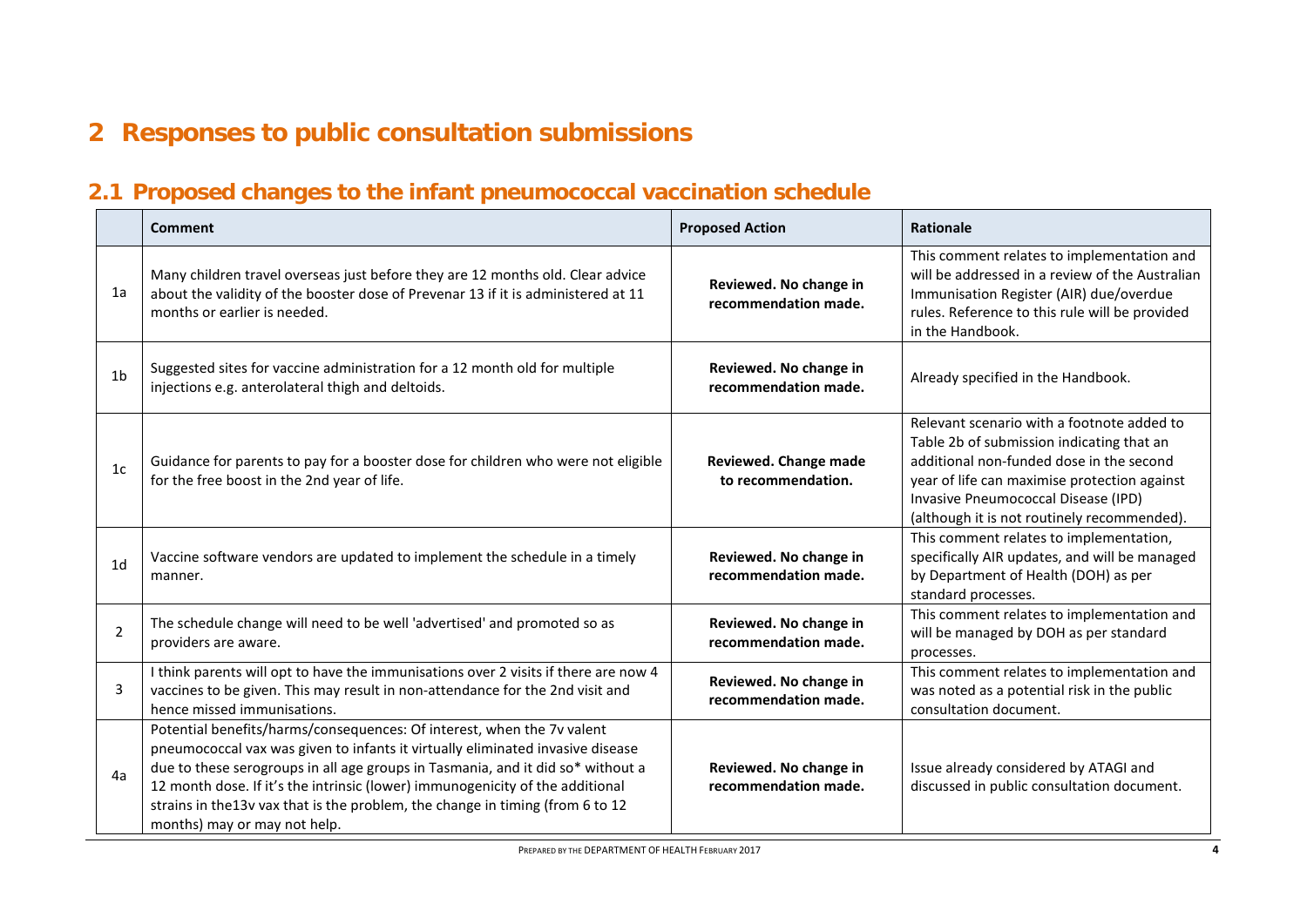|                | <b>Comment</b>                                                                                                                                                                                                                                                                                                                                                                                                                                                                                                                                                                                         | <b>Proposed Action</b>                         | <b>Rationale</b>                                                                                                                  |
|----------------|--------------------------------------------------------------------------------------------------------------------------------------------------------------------------------------------------------------------------------------------------------------------------------------------------------------------------------------------------------------------------------------------------------------------------------------------------------------------------------------------------------------------------------------------------------------------------------------------------------|------------------------------------------------|-----------------------------------------------------------------------------------------------------------------------------------|
|                | Other clinical/implementation considerations: As outlined, will require ongoing<br>monitoring of the incidence of invasive disease across all age groups to check<br>that by switching dose #3 to 12 months the direct and indirect protection against<br>the 13v serogroups really does improve and that the burden of disease in 6-12<br>month old infants does not significantly increase.                                                                                                                                                                                                          |                                                |                                                                                                                                   |
| 4b             | As with any schedule change, significant warning, awareness raising and<br>education will be required. Consider general practice software changes and<br>prompts to assist. Consider 'baby book' reprinting/stickers to assist.                                                                                                                                                                                                                                                                                                                                                                        | Reviewed. No change in<br>recommendation made. | This comment relates to implementation and<br>will be managed by DOH as per standard<br>processes.                                |
| 4c             | Initially may cause confusion and increase in PHU workload due to increased<br>phone calls.                                                                                                                                                                                                                                                                                                                                                                                                                                                                                                            | Reviewed. No change in<br>recommendation made. | This comment relates to implementation and<br>was already discussed in public consultation<br>document.                           |
| 4d             | Will mean that there is an extra vaccine at 12 months of age. Consider future<br>consequences of replacing Menitorix with quadrivalent Mening vaccine and a<br>separate Hib.                                                                                                                                                                                                                                                                                                                                                                                                                           | Reviewed. No change in<br>recommendation made. | Issue of schedule crowding has been<br>considered by ATAGI.                                                                       |
| 5              | Potential benefits/harms/consequences:<br>I think adding the pneumococcal vaccine to newborn is essentially, especially<br>important to those vulnerable groups, pre-term babies as well as babies with<br>some congenital medical conditions.<br>Other clinical/implementation considerations:<br>As i am not sure how likely the pneumococcal vaccine will cause the babies, I<br>think after 6 months or do it around 1 year old could be helpful. Also<br>prophylactics measurements recommended for parents could be helpful and<br>help with vaccinated babies to overcome complications easily. | Reviewed. No change in<br>recommendation made. | Comment noted with thanks.<br>Pneumococcal vaccines are only studied and<br>registered for use in infants from 6 weeks of<br>age. |
| 6              | I agree with the recommended schedule adding the extra immunisation will give<br>the 2 to 3 year olds coverage that seem to deplete in the present regime<br>especially with Aboriginal children.                                                                                                                                                                                                                                                                                                                                                                                                      | Reviewed. No change in<br>recommendation made. | Comment noted with thanks.                                                                                                        |
| $\overline{7}$ | <b>Further comments:</b><br>Re: Children who are currently recommended to receive four doses will continue<br>to receive a dose at 6 months of age due to their increased risk of IPD. However,<br>it is proposed that the fourth dose is given at 12 months of age rather than the<br>currently recommended 12-18 months of age[1].<br>The ATAGI may be interested in data to come from our current RCTs, firstly<br>PREVIX_COMBO[2] comparing the immunogenicity, nasopharyngeal carriage and<br>otitis media in Aboriginal infants living in 5 remote regions of the NT and WA.                     | Reviewed. No change in<br>recommendation made. | Comment noted with thanks.                                                                                                        |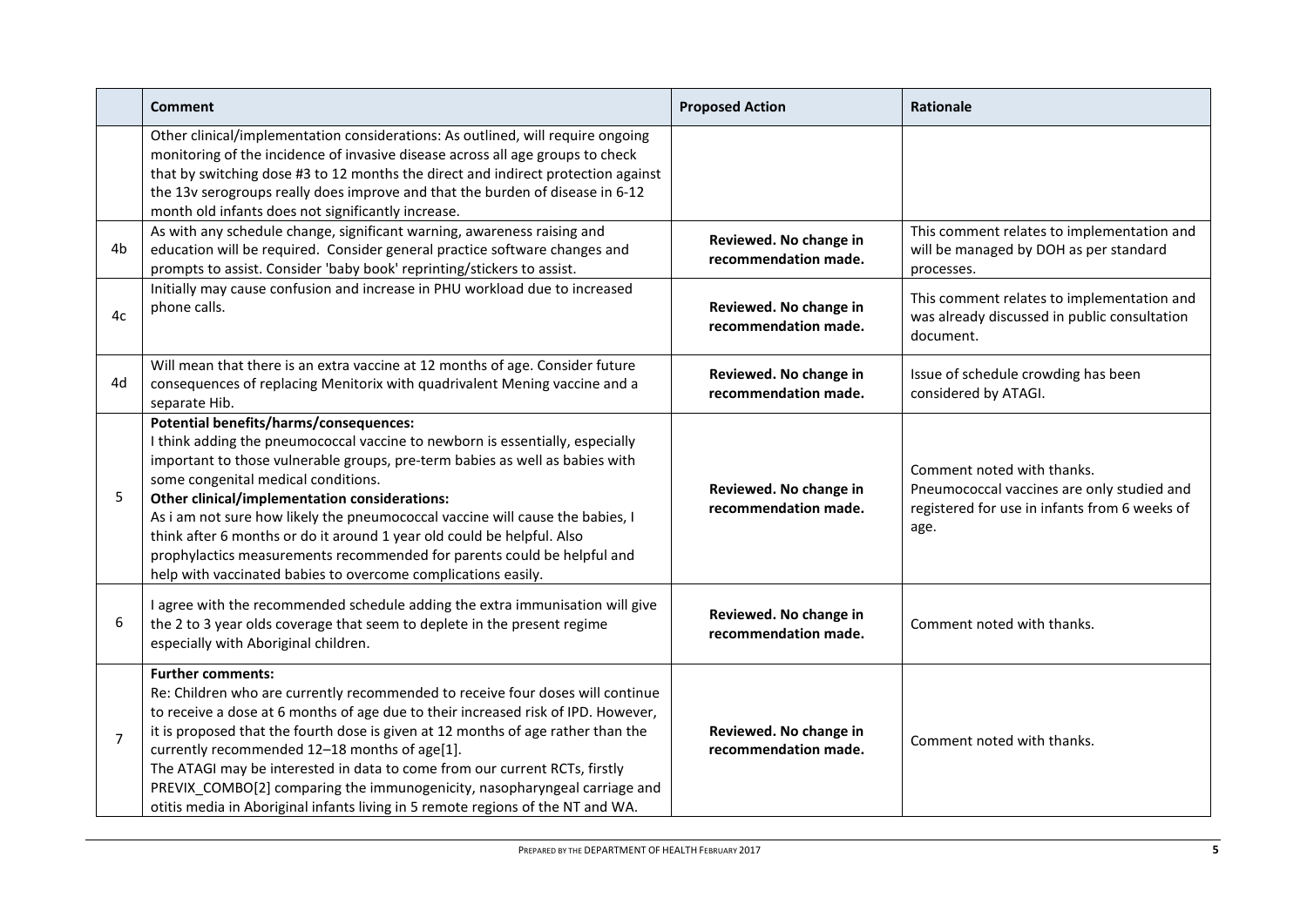|    | <b>Comment</b>                                                                                                                                                                                                                                                                                                                                                                                                                                                                                                                                                                                                                                                                                                                                                                                                                                                                                                                                                                                                                                                                                                                                                                                                                                                                                                                                                 | <b>Proposed Action</b>                         | <b>Rationale</b>                                                        |
|----|----------------------------------------------------------------------------------------------------------------------------------------------------------------------------------------------------------------------------------------------------------------------------------------------------------------------------------------------------------------------------------------------------------------------------------------------------------------------------------------------------------------------------------------------------------------------------------------------------------------------------------------------------------------------------------------------------------------------------------------------------------------------------------------------------------------------------------------------------------------------------------------------------------------------------------------------------------------------------------------------------------------------------------------------------------------------------------------------------------------------------------------------------------------------------------------------------------------------------------------------------------------------------------------------------------------------------------------------------------------|------------------------------------------------|-------------------------------------------------------------------------|
|    | Infants are randomised at 28 to 38 days of age to one of three groups:<br>1. Synflorix (PHiD-CV10) at 2,4,6 months of age<br>2. Prevenar13 (PCV13) at 2,4,6 months of age<br>3. Synflorix (PHiD-CV10) at 1,2,4 months of age and PCV13 at 6 months.<br>Our hypothesis is that a combination schedule (group 3) will be superior to single<br>vaccine formulation schedules (groups 1 or 2). Immunogenicity outcomes are at<br>2,4, and 7 months of age. Our analysis plan is to report the proportion of infants<br>with IgG GMC above threshold of 0.35 microg/L, and the Geometric mean<br>concentration (GMC) for 23 pneumococcal serotypes and for proteinD (HiD) of<br>non-typeable Haemophilus influenzae (the carrier protein in Synflorix).<br>We have randomised all 425 children to the PREVIX_COMBO trial, and have<br>achieved our sample size of 339 sera at 7 months of age. Testing IgG<br>concentrations will be completed by November 2017. We also have 392 sera                                                                                                                                                                                                                                                                                                                                                                             |                                                |                                                                         |
| 8  | from infants at 2 or 4 months of age (including post first dose of PCV13).<br><b>Potential harm:</b><br>1) Some children -may- have a poor reaction to the aluminium salt adjuvant<br>because they cannot clear the metal from the body very efficiently, leading to a<br>build-up of aluminium in the blood, bones, resulting in a constantly stimulated<br>immune system, and mental development delay.<br>(https://www.ncbi.nlm.nih.gov/pubmed/22235057)<br>2) Children with a MTHFR gene weakness should be screened and either - NOT<br>given the vaccine at all - or should be given additional nutritional support, IE<br>glutathione, or L-Cysteine to provide/support metallothionines to help clear the<br>aluminium adjuvant from their system. Otherwise they will definitely have a<br>developmental delay<br>problem.(https://www.ncbi.nlm.nih.gov/pubmed/22099159)<br>(http://resqua.com/100005927200207/what-ismthfr-a1298c-gene-mutation)<br>Implementation consideration:<br>1) Screen those with a MTHFR gene weakness, to either skip the vaccine, or<br>provide additional nutritional support to boost natural metallothionine levels so<br>that the Aluminium adjuvant does not build up.<br><b>Further comments:</b><br>There are fast gene screening services available now days to make MTHFR<br>screening before vaccines possible. | Reviewed. No change in<br>recommendation made. | Comments not applicable or supported by<br>body of evidence.            |
| 9a | Potential benefits, harms or consequences:<br>The small increase in infant cases of IPD is an expected harm. What is the<br>marginal cost-benefit of adopting a 3+1 schedule?                                                                                                                                                                                                                                                                                                                                                                                                                                                                                                                                                                                                                                                                                                                                                                                                                                                                                                                                                                                                                                                                                                                                                                                  | Reviewed. No change in<br>recommendation made. | Marginal cost-benefit of a 3+1 schedule<br>already considered by ATAGI. |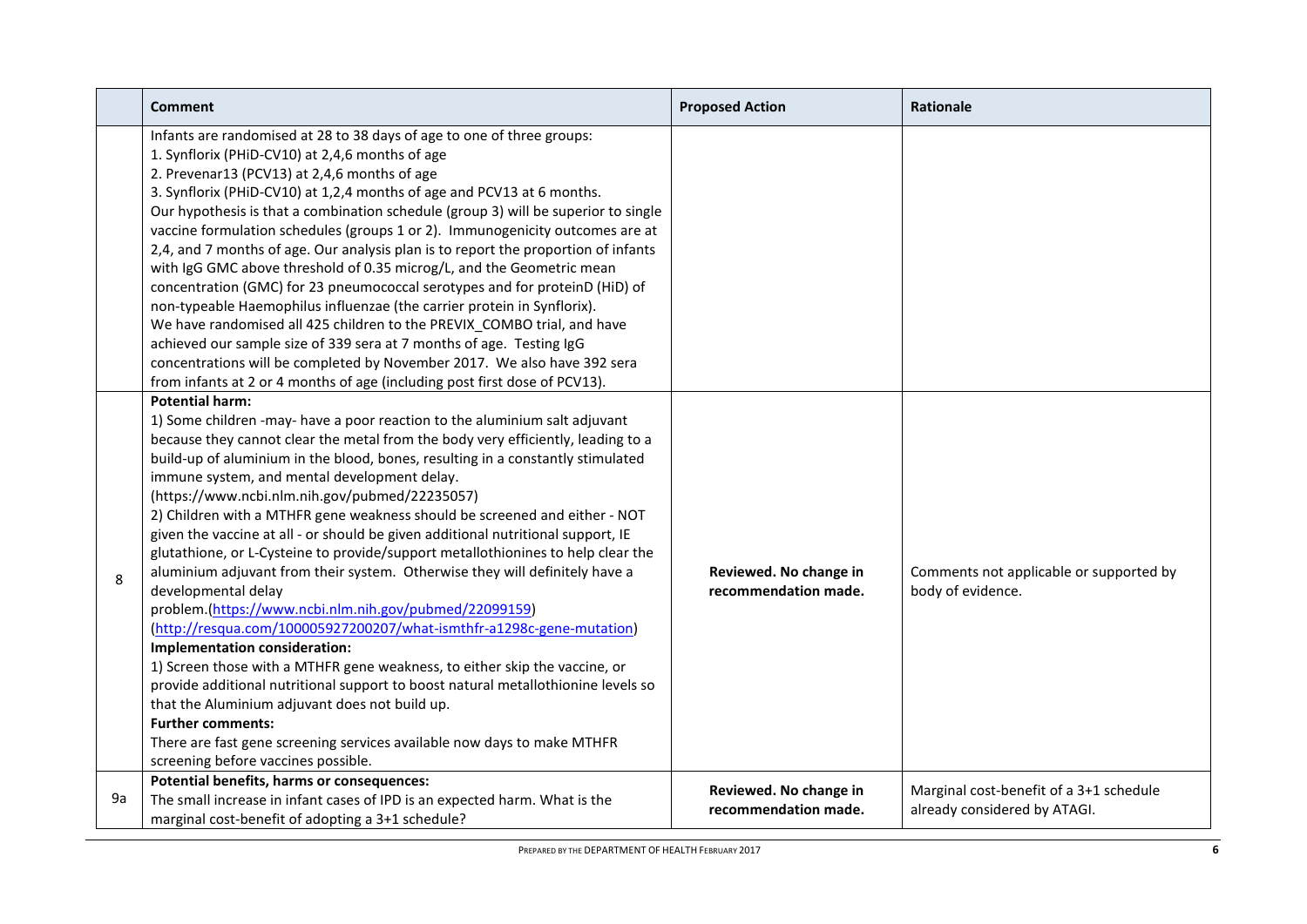|     | <b>Comment</b>                                                                                                                                                                                                                                                                                                                                                                                                                                                                                                                                                                                                                                                                                                                                                                                                                                                                                                                                                                            | <b>Proposed Action</b>                         | <b>Rationale</b>                                                                                                                                                                                                                          |
|-----|-------------------------------------------------------------------------------------------------------------------------------------------------------------------------------------------------------------------------------------------------------------------------------------------------------------------------------------------------------------------------------------------------------------------------------------------------------------------------------------------------------------------------------------------------------------------------------------------------------------------------------------------------------------------------------------------------------------------------------------------------------------------------------------------------------------------------------------------------------------------------------------------------------------------------------------------------------------------------------------------|------------------------------------------------|-------------------------------------------------------------------------------------------------------------------------------------------------------------------------------------------------------------------------------------------|
| 9b  | Other clinical or implementation considerations:<br>NSW notes the difficulties inherent in implementing any change to the NIP<br>Schedule, particularly for general practice, and particularly where the change is a<br>move in an existing vaccine schedule point (rather than a new vaccine). There<br>are likely to be errors, most likely inadvertent administration of 3+1 or<br>continuation of 3+0. NSW also notes potential crowding of the 12-month<br>schedule point, particularly if meningococcal ACWY replaces Menitorix, and<br>suggests that the Hib booster could be moved to the 18 month schedule point.<br>If all these changes were to occur it would be preferable to implement them at<br>the same time - this would reduce the education burden, and the introduction of<br>new vaccines along with moving pneumococcal to 12 months would be likely to<br>create increased awareness of the change amongst providers and increase<br>ompliance with the schedule. | Reviewed. No change in<br>recommendation made. | Issue of schedule crowding<br>has been<br>considered by ATAGI.                                                                                                                                                                            |
| 10a | <b>Further comments:</b><br>Overall sounds like a good idea, but seems the impact of changing to 2+1 is not<br>as great for severe IPD (particularly in children <12 months) compared to all IPD.<br>Has there been an assessment of burden of disease in these different age<br>groups? From a quick search it appears children <12 months of age have higher<br>IPD mortality and meningitis (and presumably higher rate of meningitis-related<br>long-term complications), compared to children >12 months. Does the small<br>increase of severe IPD in kids <12 months on the 2+1 schedule outweigh the<br>burden of disease in children >12 months on the current 3+0 schedule? I suspect<br>not, but would be worth considering before making the change.                                                                                                                                                                                                                           | Reviewed. No change in<br>recommendation made. | Issue already considered by ATAGI and<br>discussed in public consultation document.                                                                                                                                                       |
| 10b | The catch-up schedule for all other children (not including Aboriginal and Torres<br>Strait Islander children living in QLD/NT/WA/SA or children at increased risk)<br>does not include children who are ≥ 12 months old, but received x3<br>pneumococcal vaccines before 12 months (i.e. at 2, 4 and 6 months as per the<br>current schedule). Should these children also be offered a single booster, i.e. at<br>the 18 month schedule point, or at any time up to 24 or 36 months (based on<br>table 3)?                                                                                                                                                                                                                                                                                                                                                                                                                                                                               | Reviewed. Change made<br>to recommendation.    | Relevant scenario with a footnote added to<br>Table 2b of submission indicating that an<br>additional non-funded dose in the second<br>year of life can maximise protection against<br>IPD (although it is not routinely<br>recommended). |
| 11a | Potential benefits/harms/consequences:<br>In addition to the routine National Immunisation Program vaccines scheduled at<br>the 12 month age point, Aboriginal and Torres Strait Islander children in<br>Queensland are eligible to receive:<br>• hepatitis A vaccine (with a booster dose given at 18 months of age)<br>• hepatitis B vaccine for low birth weight or medical at risk children [1]<br>• Japanese encephalitis (JE) vaccine (for children resident on the outer Torres                                                                                                                                                                                                                                                                                                                                                                                                                                                                                                    | Reviewed. No change in<br>recommendation made. | This comment relates to implementation.<br>Issue of schedule crowding has been<br>considered by ATAGI.                                                                                                                                    |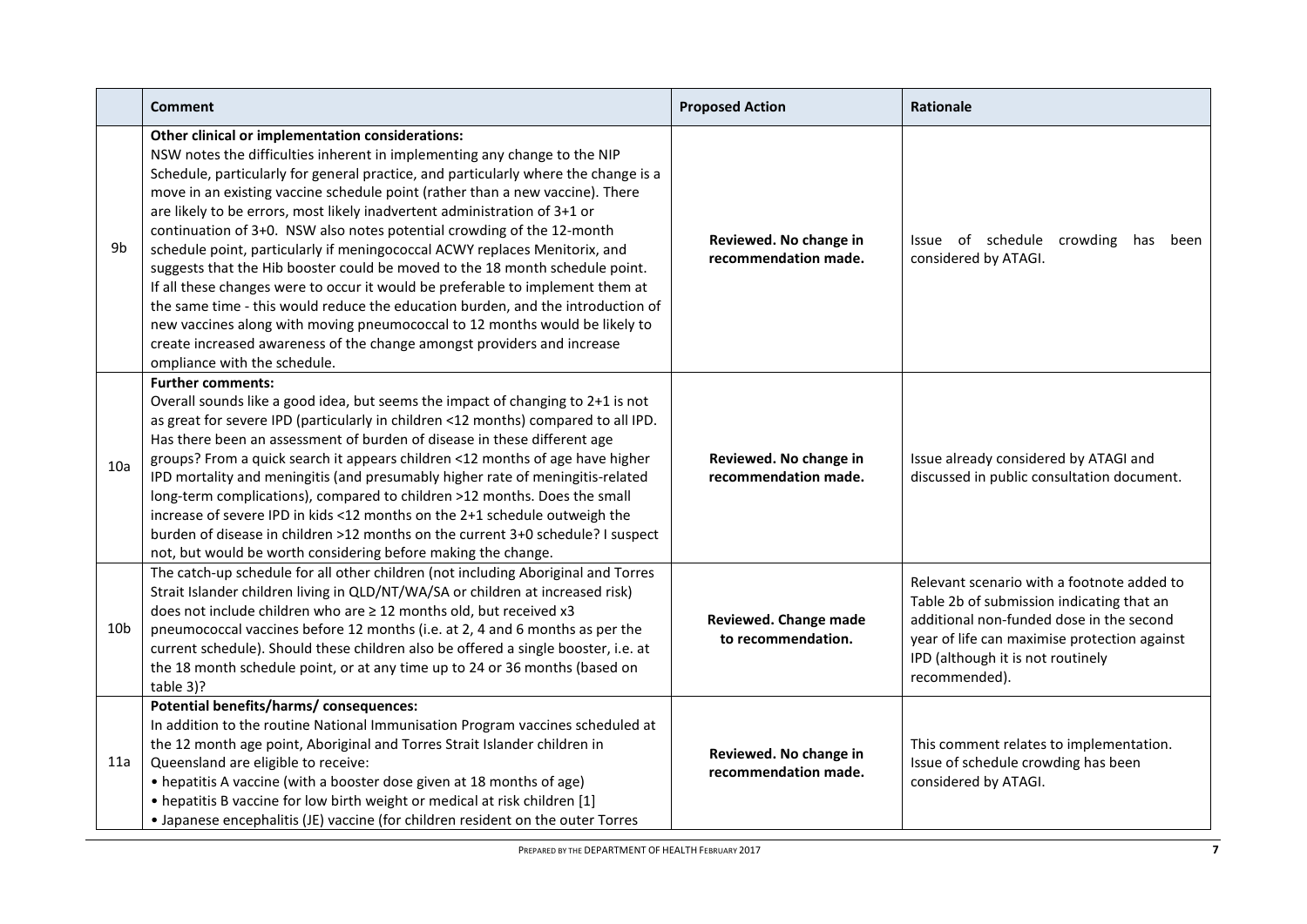|                 | <b>Comment</b>                                                                                                                                                                                                                                                                                                                                                                                                                                                                                                                                                                                                                                                                                                                                                                                                                                                                                                                                                                                                                                                                                                                                                                                                                                                                                                                                                                                                                                                                                                                                                                                                                                                                                                                                                                                                                                              | <b>Proposed Action</b>                         | <b>Rationale</b>                                                                                                                                                     |
|-----------------|-------------------------------------------------------------------------------------------------------------------------------------------------------------------------------------------------------------------------------------------------------------------------------------------------------------------------------------------------------------------------------------------------------------------------------------------------------------------------------------------------------------------------------------------------------------------------------------------------------------------------------------------------------------------------------------------------------------------------------------------------------------------------------------------------------------------------------------------------------------------------------------------------------------------------------------------------------------------------------------------------------------------------------------------------------------------------------------------------------------------------------------------------------------------------------------------------------------------------------------------------------------------------------------------------------------------------------------------------------------------------------------------------------------------------------------------------------------------------------------------------------------------------------------------------------------------------------------------------------------------------------------------------------------------------------------------------------------------------------------------------------------------------------------------------------------------------------------------------------------|------------------------------------------------|----------------------------------------------------------------------------------------------------------------------------------------------------------------------|
|                 | Strait Islands)[2]<br>Therefore under the proposed pneumococcal vaccination schedule change,<br>Aboriginal and Torres Strait Islander children in Queensland could potentially<br>receive four to six vaccines at 12 months, depending on their location and<br>medical history.<br>This number of vaccines will create a crowded schedule at 12 months of age and<br>has the potential to impact on the appropriate and timely vaccination of<br>Indigenous children for the following reasons:<br>. Aboriginal and Torres Strait Islander parents may be hesitant to agree to<br>multiple vaccinations at one age point and this may cause vaccination delays<br>. Provider comfort and confidence with administering multiple vaccines at one<br>visit may also impact on the timeliness of vaccination, and<br>• Deferring vaccination as a result of concerns from either the parent or provider<br>may lead to missed vaccinations if families do not return to complete a<br>vaccination schedule.<br>It would be appreciated if ATAGI investigate options to reduce the number of<br>vaccinations at the 12 month age point for Aboriginal and Torres Strait Islander<br>children, as part of the proposed changes to pneumococcal vaccination<br>schedule.<br>[1] It is likely that a high proportion of Aboriginal and Torres Strait Islander<br>children may require an additional dose of hepatitis B vaccine at 12 months of<br>age. This is evidenced using data from<br>the 2016 Queensland Health Close the Gap Performance Report which indicated<br>that Aboriginal and Torres Strait Islander babies were 1.8 times more likely to be<br>of "low birth weight" and therefore potentially medically at risk compared with<br>non-Indigenous infants.<br>[2] Queensland Health funds Japanese encephalitis (JE) for residents of the outer |                                                |                                                                                                                                                                      |
|                 | Torres Strait Islands. Children are vaccinated in a 2 dose schedule at 12 months<br>and at 18 months of age.                                                                                                                                                                                                                                                                                                                                                                                                                                                                                                                                                                                                                                                                                                                                                                                                                                                                                                                                                                                                                                                                                                                                                                                                                                                                                                                                                                                                                                                                                                                                                                                                                                                                                                                                                |                                                |                                                                                                                                                                      |
| 11 <sub>b</sub> | Other clinical or implementation considerations:<br>Clear guidelines.<br>It will be essential that clear guidelines for providers about the scheduling<br>requirements of pneumococcal vaccination during any transition period are<br>made available. The catch up tables in the public consultation document use<br>footnotes to provide further detail. It would be preferable if the use of footnotes<br>could be avoided and that any additional detail could be displayed in an easy to<br>follow format.                                                                                                                                                                                                                                                                                                                                                                                                                                                                                                                                                                                                                                                                                                                                                                                                                                                                                                                                                                                                                                                                                                                                                                                                                                                                                                                                             | Reviewed. No change in<br>recommendation made. | This comment also relates to implementation.<br>Additional in text guidance will be included in<br>the Handbook detailing some of the principles<br>around catch up. |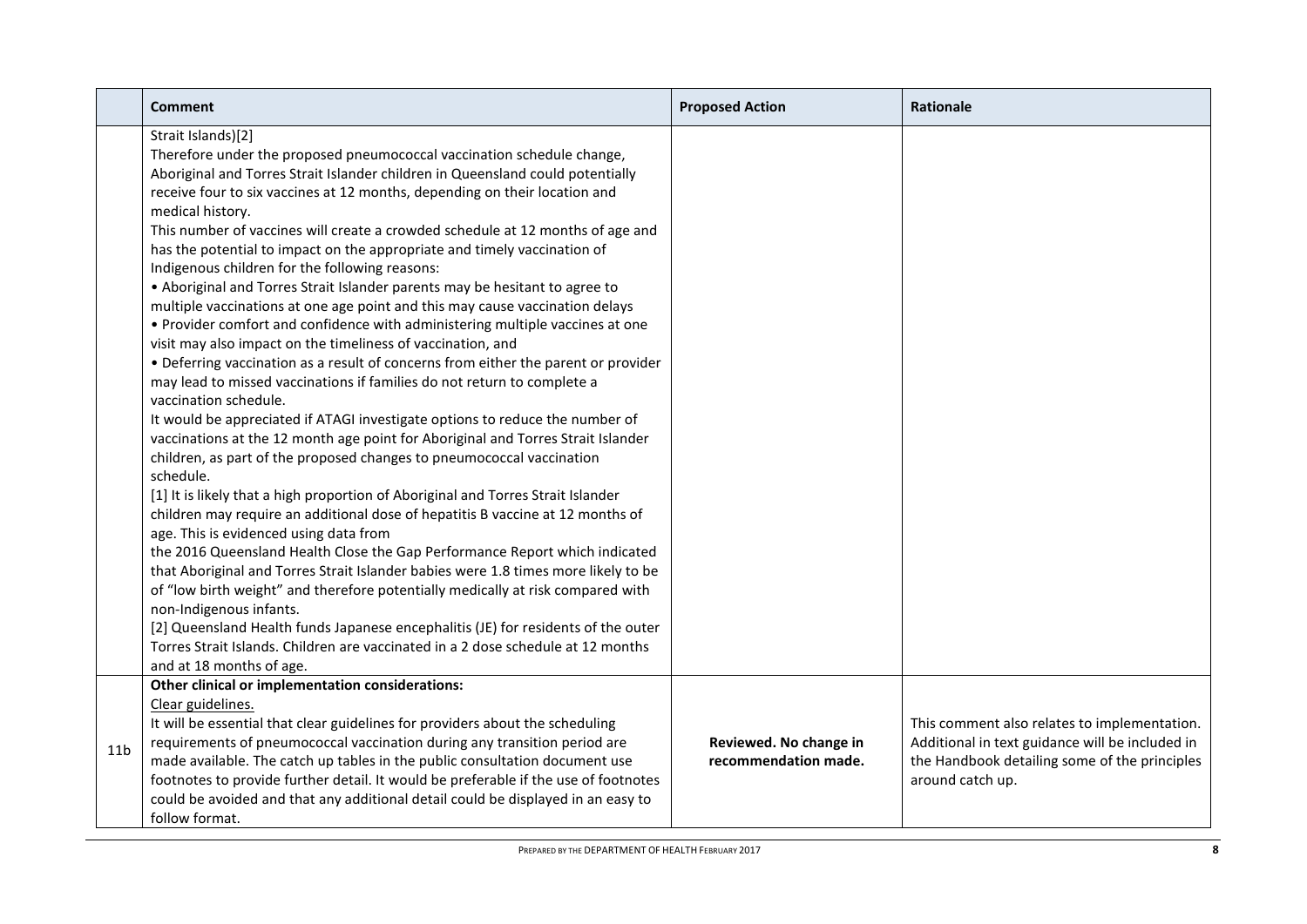|     | <b>Comment</b>                                                                                                                                                                                                                                                                                                                                                                                                                                                                                                                                                                                                                                                                                                                                                                                                                                                                                                                                                                                         | <b>Proposed Action</b>                         | Rationale                                                                                                                                                                                                                                 |
|-----|--------------------------------------------------------------------------------------------------------------------------------------------------------------------------------------------------------------------------------------------------------------------------------------------------------------------------------------------------------------------------------------------------------------------------------------------------------------------------------------------------------------------------------------------------------------------------------------------------------------------------------------------------------------------------------------------------------------------------------------------------------------------------------------------------------------------------------------------------------------------------------------------------------------------------------------------------------------------------------------------------------|------------------------------------------------|-------------------------------------------------------------------------------------------------------------------------------------------------------------------------------------------------------------------------------------------|
| 11c | Catch up booster dose for young children.<br>Our experience in Queensland has shown that approximately half of 13vPCV<br>failures occur in the second year of life. To mitigate breakthrough disease,<br>consideration should be given to providing a catch-up dose of 13vPCV to all<br>children aged 12-23 months who have received their primary 3-dose schedule<br>before 12 months of age.                                                                                                                                                                                                                                                                                                                                                                                                                                                                                                                                                                                                         | Reviewed. Change made<br>to recommendation.    | Relevant scenario with a footnote added to<br>Table 2b of submission indicating that an<br>additional non-funded dose in the second<br>year of life can maximise protection against<br>IPD (although it is not routinely<br>recommended). |
| 11d | Children at high risk.<br>Our experience in Queensland has highlighted that after an initial episode of<br>invasive pneumococcal disease, both children and adults are at substantially<br>higher risk of future disease. These individuals often do not have any<br>predisposing medical conditions identified at the time of the first episode.<br>Children who experience an episode of invasive pneumococcal disease in the<br>first year of life should therefore be recognised as an at-risk group for future<br>disease and should receive a 3-dose primary course with the booster dose at 12<br>months of age (3+1). Pneumococcal vaccination during this high-risk period<br>should not be delayed for the purposes of clinical investigations into underlying<br>medical conditions.                                                                                                                                                                                                        | Reviewed. Change made<br>to recommendation.    | History of previous episode of Invasive IPD<br>has been included as a risk factor for a<br>subsequent episode of IPD (outlined in<br>Attachment A of submission). Two key<br>supporting references also added.                            |
| 11e | <b>Further comments:</b><br>The Queensland Department of Health supports the proposed changes to the<br>infant pneumococcal vaccination schedule given the evidence of breakthrough<br>disease in the second year of life. Nevertheless, these changes if adopted should<br>be considered in light of the impact they will make on the current National<br>Immunisation Program schedule in Queensland.                                                                                                                                                                                                                                                                                                                                                                                                                                                                                                                                                                                                | Reviewed. No change in<br>recommendation made. | Comment noted with thanks.                                                                                                                                                                                                                |
| 12  | <b>Further comments:</b><br>I am the chief investigator of the current NHMRC funded TESTOV-Pneumo study<br>-Evaluation Of The Effectiveness Of The 13-Valent Pneumococcal Conjugate<br>Vaccine Against Pneumococcal Pneumonia In Children. We have preliminary data<br>which we would be happy to share with ATAGI to help inform this consultation.<br>Importantly we have pre and post 13vPCD data on pneumococcal serotypes<br>causing severe pneumonia (empyema) in children. The pre-data have been<br>published in: Strachan RE, Gilbert G, Martin A, McDonald T, Nixon<br>G, Ranganathan S, Roseby R, Selvadurai H, Smith G, Soto-Martinez ME, Suresh S,<br>Teoh L, Thapa K, Wainwright C, Jaffé A. Bacterial Causes of Empyema in Children,<br>Australia, 2007-2009. Emerging Infectious Diseases 2011; 17(10): 1839-1845.<br>Our preliminary data on serotypes causing empyema (in preparation for a<br>presentation to the Thoracic Society of Australia and New Zealand) are as<br>follows: | Reviewed. No change in<br>recommendation made. | Comment noted with thanks.                                                                                                                                                                                                                |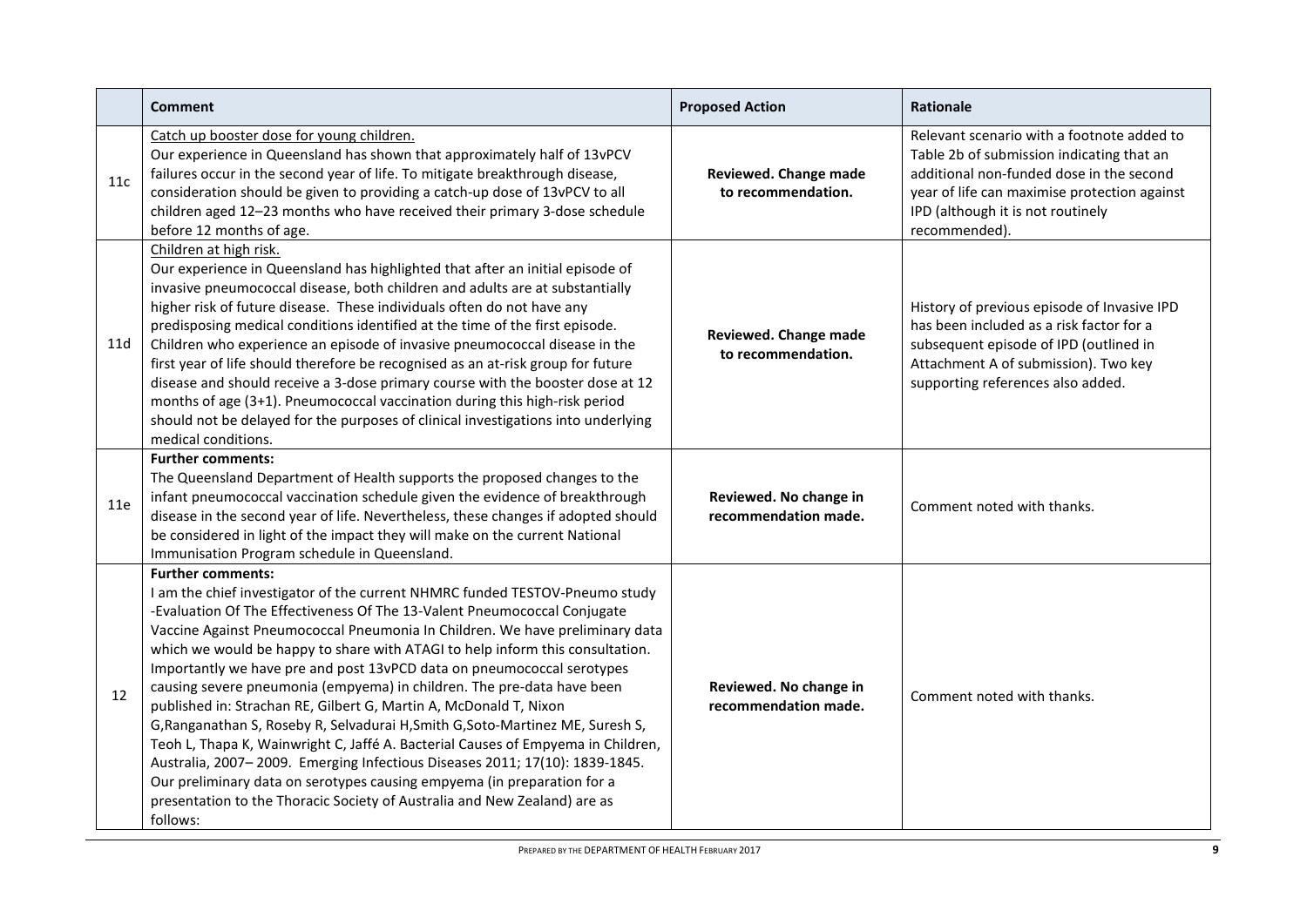| <b>Comment</b>             |                                     |                   |                                                         |                                                                                                                                                                                                                                                                                                                                                                                                                                                                                                                                                                       | <b>Proposed Action</b> | <b>Rationale</b>           |
|----------------------------|-------------------------------------|-------------------|---------------------------------------------------------|-----------------------------------------------------------------------------------------------------------------------------------------------------------------------------------------------------------------------------------------------------------------------------------------------------------------------------------------------------------------------------------------------------------------------------------------------------------------------------------------------------------------------------------------------------------------------|------------------------|----------------------------|
|                            |                                     | 2007-             | 2015-                                                   |                                                                                                                                                                                                                                                                                                                                                                                                                                                                                                                                                                       |                        |                            |
| Serotype                   |                                     | 2009              | 2017                                                    |                                                                                                                                                                                                                                                                                                                                                                                                                                                                                                                                                                       |                        |                            |
| PCV13 serotypes            |                                     | 50                | No. (%) specimens<br>47                                 | PCV13 vac status N,P,F (%)                                                                                                                                                                                                                                                                                                                                                                                                                                                                                                                                            |                        |                            |
| $\overline{\mathbf{3}}$    |                                     | 18(32.7)          | 34(58.6)                                                | P(1), F(27), ?(6)                                                                                                                                                                                                                                                                                                                                                                                                                                                                                                                                                     |                        |                            |
| 19A                        |                                     | 20(36.4)          | 13(22.4)                                                | P (7.7%) F (92.3%)                                                                                                                                                                                                                                                                                                                                                                                                                                                                                                                                                    |                        |                            |
| $\mathbf{1}$               |                                     | 8(14.5)           | $\mathbf{0}$                                            |                                                                                                                                                                                                                                                                                                                                                                                                                                                                                                                                                                       |                        |                            |
| 7F/7A                      |                                     | 2(3.6)            | $\theta$                                                |                                                                                                                                                                                                                                                                                                                                                                                                                                                                                                                                                                       |                        |                            |
| 14                         |                                     | 1(1.8)            | $\mathbf{0}$                                            |                                                                                                                                                                                                                                                                                                                                                                                                                                                                                                                                                                       |                        |                            |
| 9V/9A                      |                                     | 1(1.8)            | $\overline{0}$                                          |                                                                                                                                                                                                                                                                                                                                                                                                                                                                                                                                                                       |                        |                            |
|                            | Nonvaccine serotypes                | 5                 | 11                                                      |                                                                                                                                                                                                                                                                                                                                                                                                                                                                                                                                                                       |                        |                            |
| 11A                        |                                     | 0                 | 3(5.2)                                                  | F(100%                                                                                                                                                                                                                                                                                                                                                                                                                                                                                                                                                                |                        |                            |
| 25F/25A, 38                |                                     | 0                 | 3(5.2)                                                  | F(100%)                                                                                                                                                                                                                                                                                                                                                                                                                                                                                                                                                               |                        |                            |
| <b>9N</b>                  |                                     | $\mathbf 0$       | 2(3.4)                                                  | N (50%), F (50%)                                                                                                                                                                                                                                                                                                                                                                                                                                                                                                                                                      |                        |                            |
| 22F/22A                    |                                     | 2(3.6)            | $\bf{0}$                                                | ٠                                                                                                                                                                                                                                                                                                                                                                                                                                                                                                                                                                     |                        |                            |
| 15A                        |                                     | 0                 | 1(1.7)                                                  | F(100%                                                                                                                                                                                                                                                                                                                                                                                                                                                                                                                                                                |                        |                            |
| 22F                        |                                     | $\mathbf 0$       | 1(1.7)                                                  | F(100%                                                                                                                                                                                                                                                                                                                                                                                                                                                                                                                                                                |                        |                            |
| 35B/35C<br>6C              |                                     | $\circ$<br>1(1.8) | 1(1.7)<br>$\bf{0}$                                      | P(100%                                                                                                                                                                                                                                                                                                                                                                                                                                                                                                                                                                |                        |                            |
| 15F                        |                                     | 1(1.8)            | $\ddot{\phantom{0}}$                                    |                                                                                                                                                                                                                                                                                                                                                                                                                                                                                                                                                                       |                        |                            |
| 21                         |                                     | 1(1.8)            | $\mathbf{0}$                                            |                                                                                                                                                                                                                                                                                                                                                                                                                                                                                                                                                                       |                        |                            |
| pneumonia in<br>analysing. | these data with you once available. |                   |                                                         | available before the end of the consultation date- we would be happy to share<br>We also have surveillance data on serotype causes of less severe childhood<br>Australia following the introduction of the 13vPCV which we are currently<br>We also call on ATAGI to consider funding the TESTOV platform for ongoing<br>surveillance given the likelihood of changes in the national pneumococcal<br>vaccination schedule in the future. This platform gives a more accurate picture of<br>serotypes causing pneumonia compared to the current national pneumococcal |                        |                            |
|                            |                                     |                   |                                                         | surveillance methods as we have previously demonstrated: Strachan RE,                                                                                                                                                                                                                                                                                                                                                                                                                                                                                                 |                        |                            |
|                            |                                     |                   |                                                         | Cornelius A, Gilbert GL, Gulliver T, Martin A, McDonald T, Nixon G, Ranganathan<br>S, Roseby R Selvadurai H, Smith G, Soto-Martinez ME, Suresh S, Teoh L, Thapa K,<br>Wainwright C, Jaffé A. Pleural fluid nucleic acid testing enhances pneumococcal                                                                                                                                                                                                                                                                                                                 |                        |                            |
|                            |                                     |                   | surveillance in children. Respirology 2012; 17, 114-119 |                                                                                                                                                                                                                                                                                                                                                                                                                                                                                                                                                                       |                        |                            |
|                            |                                     |                   |                                                         | I believe that this document provides a comprehensive review of the clinical                                                                                                                                                                                                                                                                                                                                                                                                                                                                                          | Reviewed. No change in | Comment noted with thanks. |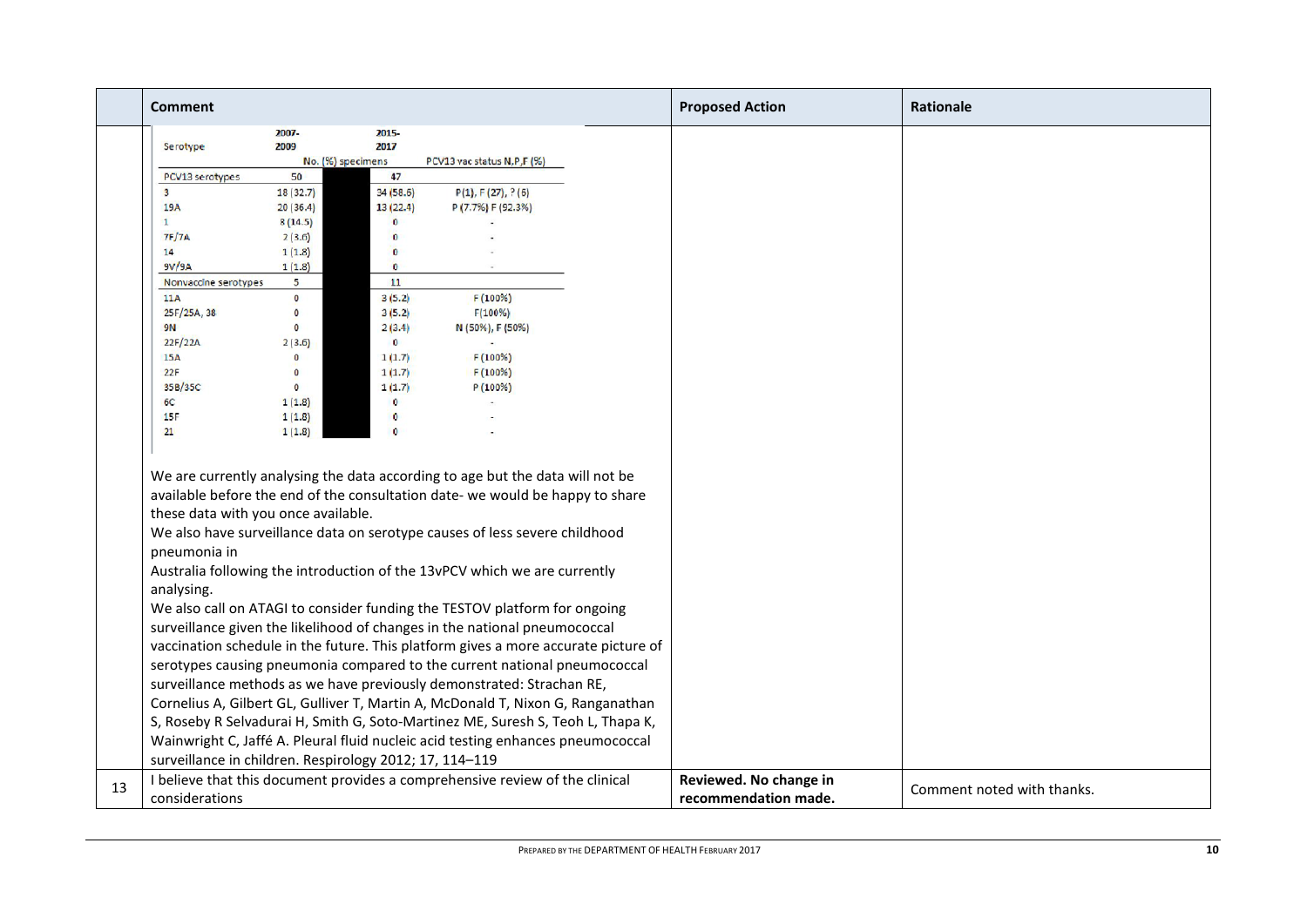|    | <b>Comment</b>                                                                                                                                                                                                                                                                                                                                                                                                                                                                                                                                                                                                                                                                                                                                           | <b>Proposed Action</b>                         | Rationale                                                                                          |
|----|----------------------------------------------------------------------------------------------------------------------------------------------------------------------------------------------------------------------------------------------------------------------------------------------------------------------------------------------------------------------------------------------------------------------------------------------------------------------------------------------------------------------------------------------------------------------------------------------------------------------------------------------------------------------------------------------------------------------------------------------------------|------------------------------------------------|----------------------------------------------------------------------------------------------------|
| 14 | Additional potential benefits, harms or<br>consequences:<br>The RACGP is generally supportive of the proposed changes to infant<br>pneumococcal vaccination recommendations to achieve longer lasting immunity.<br>These changes to the pneumococcal vaccine schedule have implications for<br>administration, and it will be important to clearly inform and support GPs and<br>their practice teams through these changes.<br>The RACGP believes a comprehensive implementation plan is needed to ensure<br>both parents and providers clearly understand these changes. The RACGP is<br>concerned that if these changes are not clearly communicated and understood<br>by providers, there is a risk less children will receive the full vaccinations | Reviewed. No change in<br>recommendation made. | This comment relates to implementation and<br>will be managed by DOH as per standard<br>processes. |